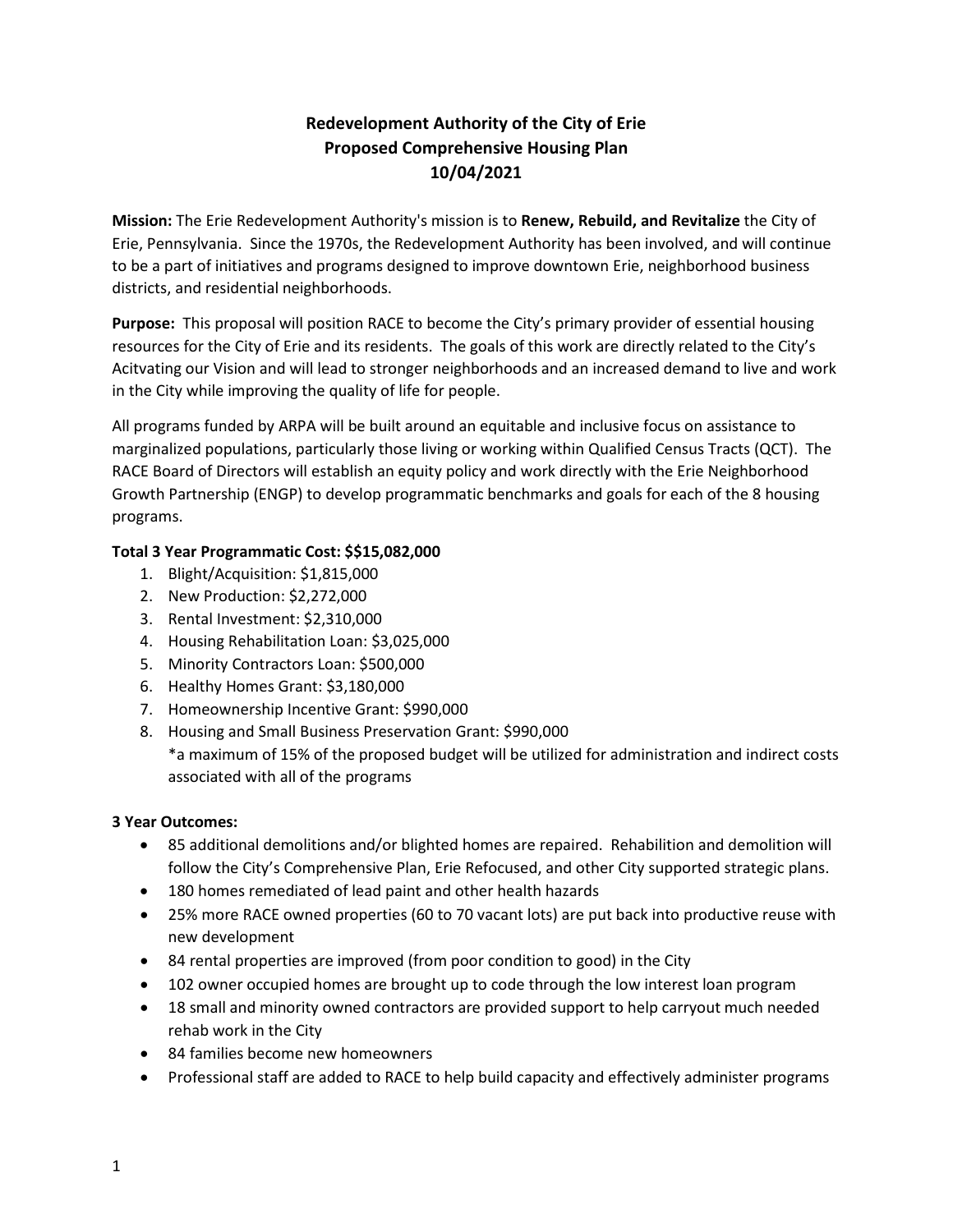- RACE becomes the first housing agency to provide comprehensive programs for the City of Erie that will advance workforce level housing
- Millions of dollars is redeployed year after year using this initial on- time investment
- Decreased demand from code enforcement for severe property maintenance issues will save the City money as officers are able to address code issues early in the process
- The overall program directly addresses the following Activating our Vision KPIs
	- o Increase population with new home incentives
	- o Increase value of homes with loans and grants
	- o Promote new investment by neighboring property
	- o Improve resolution of code violations
	- o Improve quality of rental housing with loans
	- o Increase Property investment by using a comprehensive approach to housing
	- o Increase jobs for minority and immigrant population
- Support services for new or struggling homeowners will include financial literacy counseling and minor home repair training

**Qualified Census Tract Breakdown (analysis from property conditions survey).** The RACE Housing Program will be geared to address housing conditions within the QCTs.ARPA funding should be geared toward impactful investments that will have positive results for household located within QCTs,

| <b>Qualified Census Tract</b><br><b>Breakdown</b> | In QCT        | In City |
|---------------------------------------------------|---------------|---------|
| <b>Residential Parcels</b>                        | (40%) 11,414  | 28,727  |
| Blight                                            | $(84%)$ 124   | 146     |
| <b>ERA</b>                                        | (96%) 94      | 97      |
| Rental                                            | $(65%)$ 5,773 | 8,818   |
| <b>ELB</b>                                        | $(97%)$ 31    | 32      |
| Parks                                             | $(62%)$ 29    | 47      |
| Neighborhood Organizations                        | $(100%)$ 10   | 10      |
| Watch groups                                      | (83%) 20      | 24      |

| <b>Property</b><br><b>Type</b> | <b>QCT Excellent</b> | <b>QCT Good</b> | <b>QCT Average</b> | <b>QCT Poor</b> | <b>QCT Unsound</b> | Total Parcels<br>with Condition |
|--------------------------------|----------------------|-----------------|--------------------|-----------------|--------------------|---------------------------------|
| All                            | 891                  | 2,960           | 3,389              | 1,714           | 246                | 9,200                           |
| Rental                         | 197                  | 1,130           | 1,852              | 1,006           | 112                | 4,297                           |
| Vacant                         |                      | 16              | 79                 | 138             | 85                 | 321                             |
| Blight                         |                      |                 | 20                 | 34              | 45                 | 102                             |

• 21% (+1,900) of all homes in QCT are Poor or Unsound

- 26% (+1,100) of all rental units in QCT are Poor or Unsound
- 36% (+3,300) of all homes in QCT are Average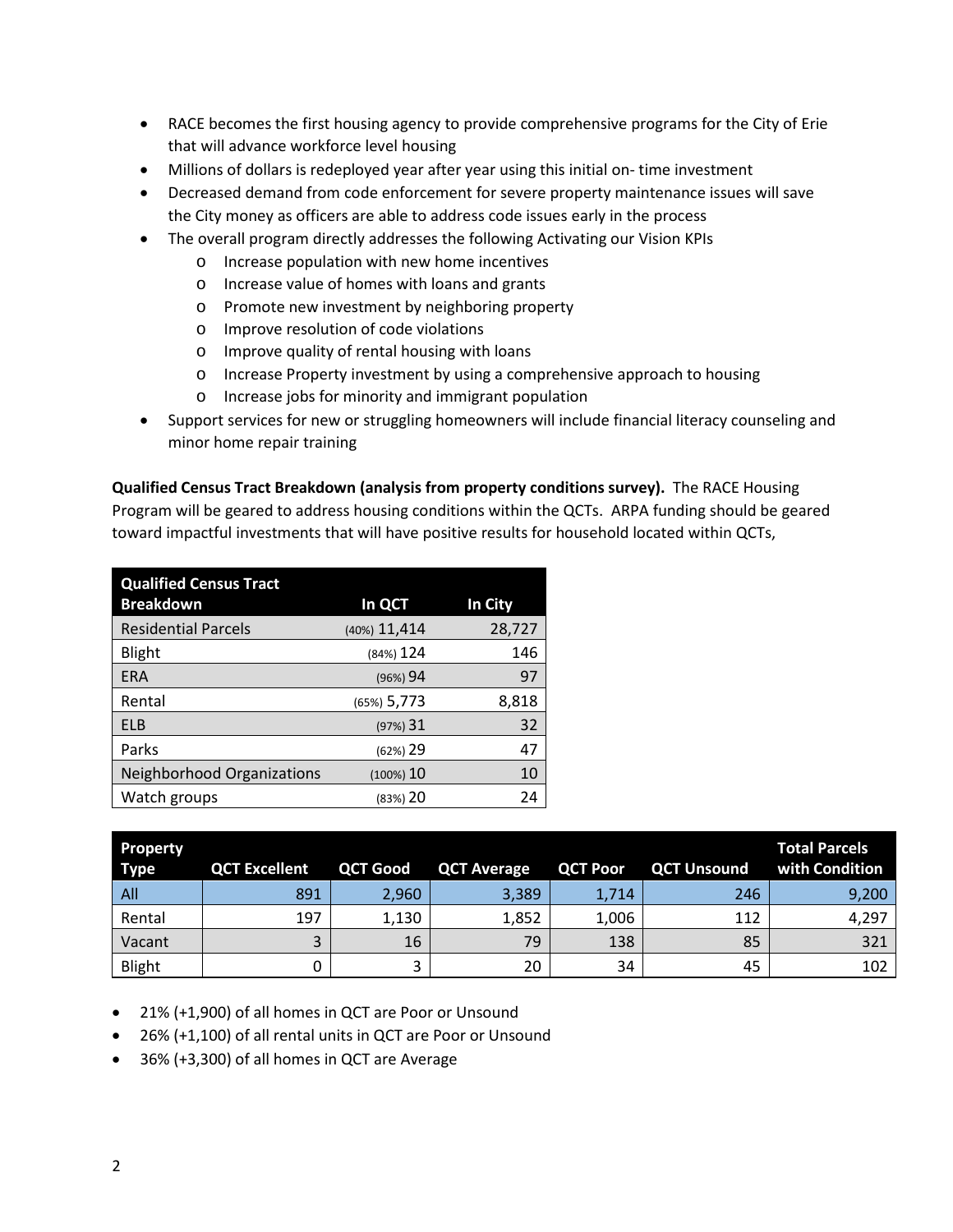#### **HOUSING PROGRAMS**

# **Program 1: Increase Blight Removal and Property Disposition**

Outcome: increase the number of properties located within QCTs that are acquired and demolished by 85 over 3 years

# Cost: \$1,815,000

A continued and aggressive approach to blight within Erie's declining neighborhoods is needed. The continuation of the aggressive approach to mitigation of the vacant and deteriorated housing stock will infuse reinvestment into the neighborhoods. Without this mitigation effort decline within troubled neighborhoods will only increase.

Over the last few years the RACE and the Erie Land Bank have been able to provide interventions on 41 properties throughout the city of Erie. This includes six properties being offered for rehabilitation in an effort to provide homeownership opportunities within the city. The plan for this year is to provide interventions on an additional 23 properties. Of this list it is anticipated that 7 of these properties will be rehabilitated and re-occupied.

An investment into blight mitigation efforts will stabilize neighborhoods, provide for private investment and retain homeownership within these areas. This work also returns tax delinquent property's back to an asset for the city. The blighted property in March contained 136 properties with a combined tax delinquency of \$313,679.

Additional efforts by the new property manager will help get RACE vacant lot inventory back into the hands of responsible ownership. Currently RACE has about 100 vacant lots that they must continuously maintain and monitor and do not have a dedicated staff working on finding new owners for these lots. A property manage would also assist the ELB with property disposition.

# **Program 2: New Housing Production Program**

Outcome: Increase new workforce housing in the City by 100 dwellings units over the next 3 years within QCTs

#### Cost: \$2,272,000

RACE will strategicially acquire concentrations of abandoned or blighted properties with the intent for redevelopment opportunities for new housing. This strategy will be in partnership with developers through development agreements and with neighborhood organziations. RACE will employ strategies to develop both scattered site development for new housing in targeted areas and larger, new affordable housing models that will have a clear and positive impact.

Recognized neighborhood groups and the ENGP will assist in planning for new development sites based on their goals and expertise within the community. Funds and property acquisition will be leveraged with State, Federal and philanthropic dollars to elevate the impact of projects.

Most of the focus for this funding would be on land acquisition/assemblage and pre-development to encourage new housing development opportunities.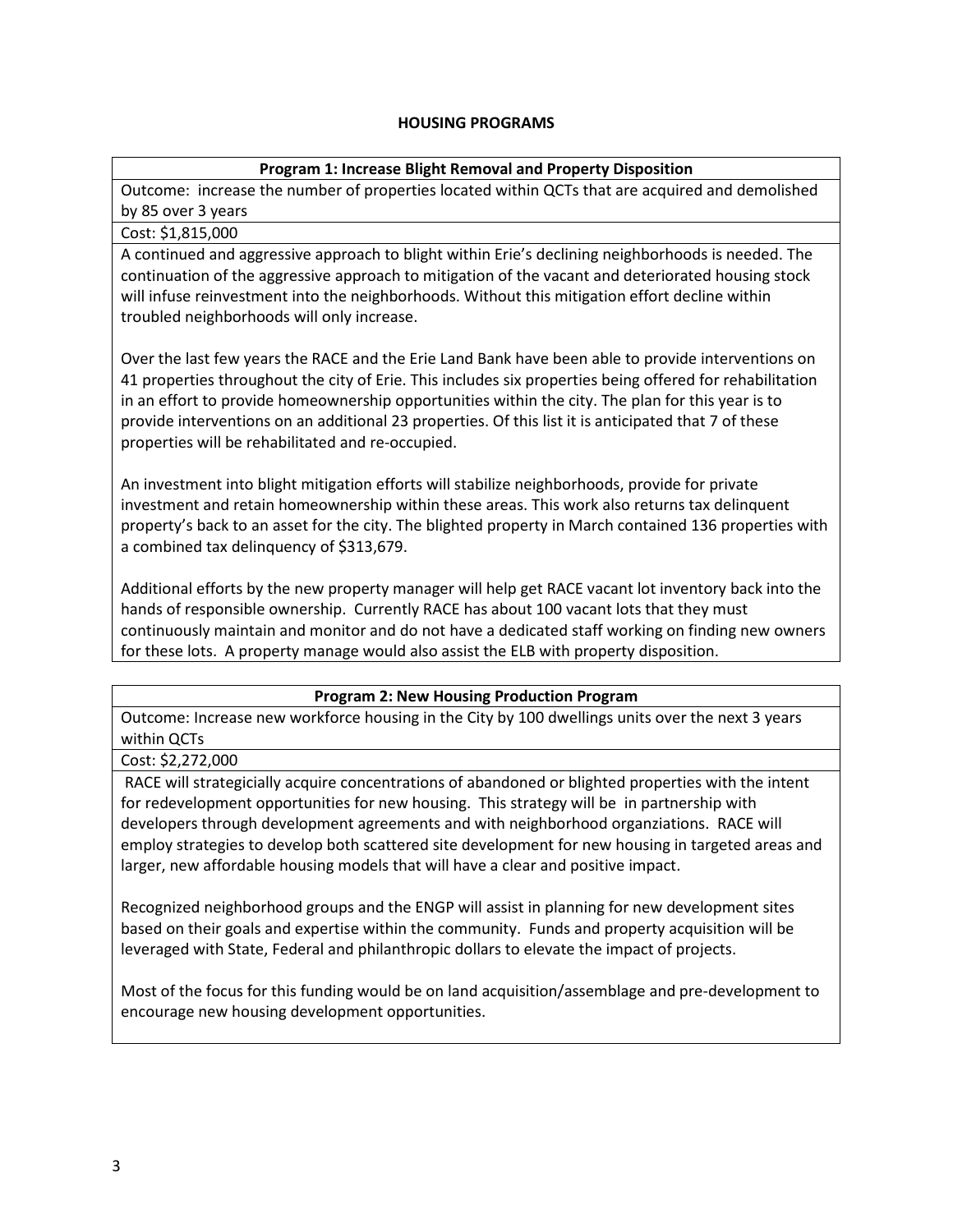#### **Program 3: Rental Investment Program**

Outcome: Decrease the # of poor or unsound rental units by 28 per year or 84 over 3 years Cost: \$2,310,000

The need for quality rentals within Erie neighborhoods is high. Currently market rate rental units within the city are below average quality. If landlords continue to not invest in their properties or the City of Erie, the further decline of neighborhoods is inevitable.

The proposed program would provide low interest loans to landlords who own 4 or less rental units within the city. This repayable low interest loan would provide funding to purchase properties and/or eliminate all property maintenance issues on rental property. This investment would prevent residence of the city from leaving for new residential properties in surrounding municipalities and provide affordable and safe housing options for residents. It can also be used in conjunction with other housing programs like the Lead and Healthy Homes program

This program will work directly with the Code office, Rental Registration Program and neighborhood partners to identify landlords and properties in need of assistance and ones which will have the most impact to the neighborhood.

Split occupancy offerings will be promoted to allow for first time homebuyers an opportunity to purchase property for their own homes while providing for improved rental units. This mixedoccupancy model will help improve homeownership rates and well as improve the rental housing market in the City.

#### **Program 4: Homeowner Rehabilitation Loan Program**

Outcome: Rehabilitate 102 owner occupied homes over 3 years primarily located within QCTs Cost: \$3,025,000

Multiple programs within the city of Erie provide funding for housing rehabilitation. These programs require that the occupant's income is below 80% AMI. Leaving many homeowners stuck in a gray area between federal programs and enough income to afford costly home repairs.

A study from Philadelphia utilizing data from 2015-2017 indicated that 20 percent of applicants for home repair loans are denied. This inability to get approved for funding leads to many homeowners forgoing needed repairs on their homes. This deferral of repairs will lead to the homes falling into a state of disrepair that is hard to come back from.

Access to capital for needed home repairs with amniable terms will improve the housing stock for low-moderate income families. The proposal would provide low interest loan to qualifying owners to make repairs such as roof, HVAC, electrical, and plumbing system replacements. These types of repairs are costly and if left unattended increase the overall cost of housing which puts more pressure on limited household budgets.

Priority will be given to properties located within QCTs. Individuals and families with income between 80% to 120% AMI will be qualified for the program. Housing Counseling/Finanical Literacy will be required. Other guidance will be established with ENGP coordination to determine forgivable loan opportuntiies for high priority households such as seniors or veterans.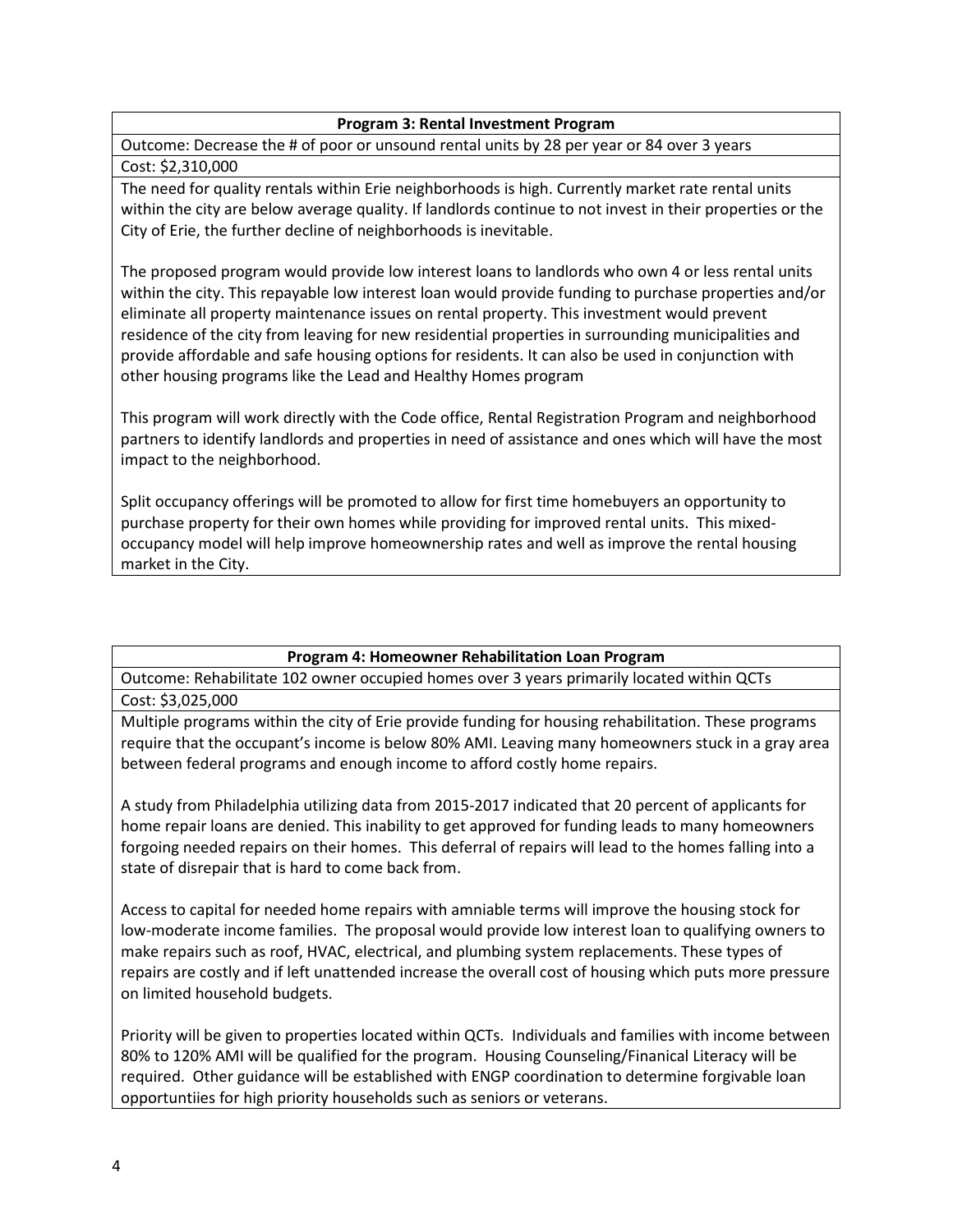#### **Program 5: Erie Small and Minority Qualified Contractor Incubator**

Outcome: Support at least 18 additional minority and small business contractors who are located within the City of Erie

#### Cost: \$500,000

Currently the RACE utilizes six contractors for our housing rehabilitation programs. This number has dropped over the past several years from its peak back in 2015. These contractors are generally smaller two to three man operations who are trying to build their businesses. The RDA has provided assistance to these contractors over the years to help support and build their companies. We also work with many suppliers to provide these companies lines of credit which allow them to finance materials to complete our rehabilitation projects. The ability to get these contractors extended LOC allows them to perform more projects without having to wait for reimbursement which at times can take 20-30 days.

These financing issues also prevent them from bidding on other publicly funded projects. The aim of this program is to provide loans on publicly funded projects to allow the contractors the ability to purchase materials and/or hire the staff they need to successfully perform the projects.

Business development assistance will be provided throught a partnership with Paramount Pursuits. The partnership will provide education, training, and assistance for individuals to start a construction business. The resources that these partners and others will provide will be invaluable to these minority owned businesses

Through this program we will develop contractors who can be utilized by multiple grant programs to better improve Erie's neighborhoods while creating sustainable jobs. The training that will be provided will include EPA Renovate, Repair, and Paint (RRP) and PA lead abatement certifications along with other training to help them better understand the federal paperwork and guidelines.

We will also work with material suppliers to help these new companies have better access to the right materials. They will receive training on products and installation methods to help them succeed. The program will work to have a long term relationship with all individuals to ensure that they have every opportunity to succeed.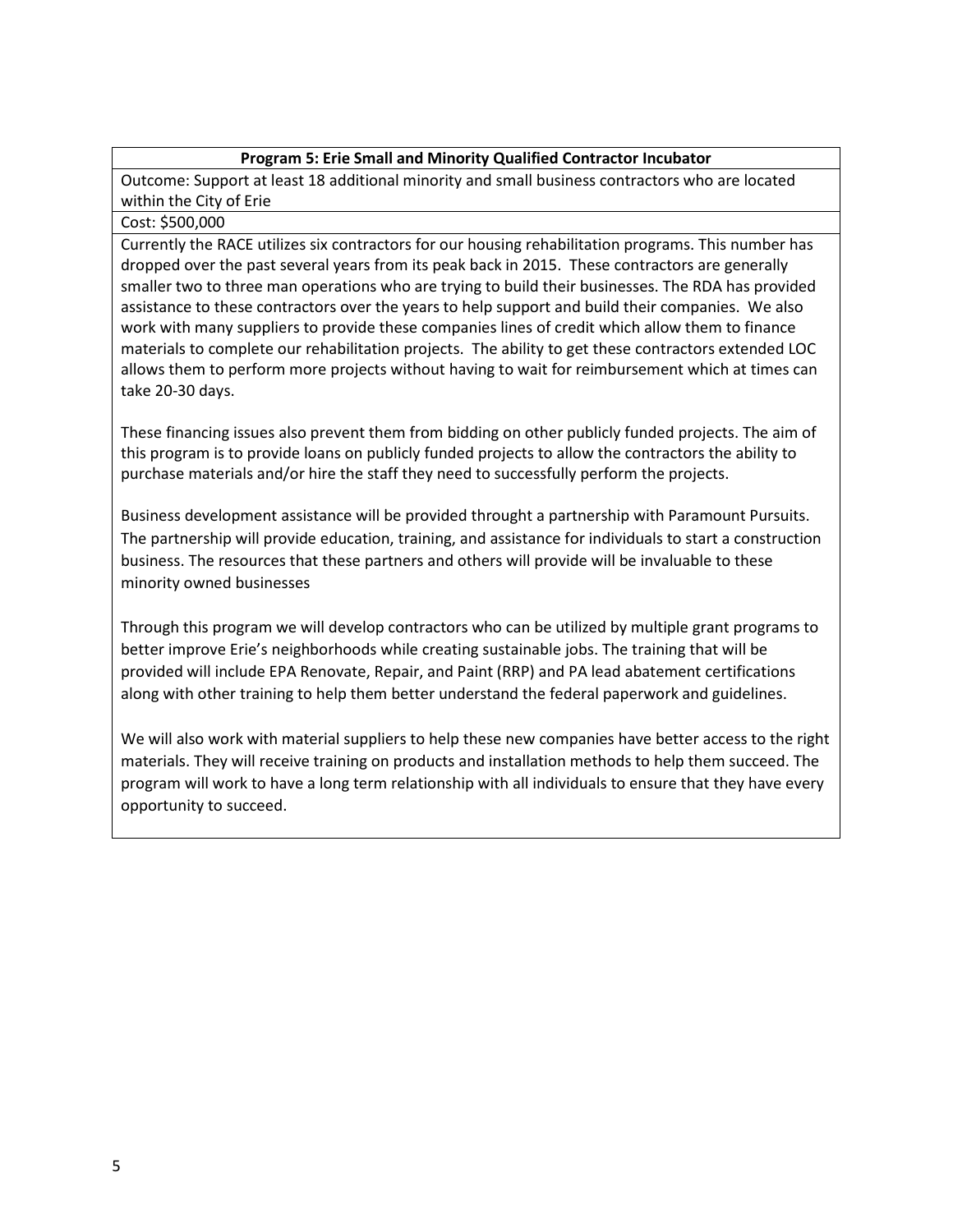# **Program 6: Lead Hazard Control and Healthy Homes**

Outcome: : 180 homes made lead safe and healthy

Cost: \$3,180,000

The objective of the Authorities Lead Hazard Control and Healthy Homes program is to promote healthy and safe housing in order to ultimately reduce lead poisoning, hospitalizations, injuries, illnesses, or deaths caused by preventable home health or safety risks. At a time where families are spending more time in their homes this objective couldn't be more important. An environmental hazard such as lead based paint can have severe irreversible health effect on children and adults when exposure time is increased. This continued fight against COVID-19 has left many families no choice but to remain in their homes and be exposed to these health hazards.

The program will coordinate with the health department, health care providers, and neighborhood groups to increase testing availability for elevated blood lead levels (EBLL). This collaborative effort will work to lessen the burden on the healthcare system while providing effective and sustainable mitigation of these home health hazards.

This mission will be accomplished by:

- Conducting comprehensive Environmental Home Assessments (EHA) of residences to identify potential health/safety risks, including biological agents, chemical agents, and structural deficiencies;
- Providing education and intervention strategies which can be implemented to prevent or reduce identified risks before negative outcomes occur or worsen;
- Providing referrals to appropriate medical care providers for clinical follow-up to those program participants with identified health issues such as asthma and childhood lead exposure;
- Collaborating with health care providers and neighborhood groups throughout the city to increase awareness of healthy homes principles and services available to mitigate hazards, particularly for households within QCt's; and
- Promoting a healthy homes philosophy to the general public and local government entities, including code enforcement offices, to increase awareness and understanding of potential hazards.

Principally, the program will assist the target population with acquiring the knowledge and services (and in some cases, the supplies) necessary to reduce or eliminate many home-based risks. A key objective of the program is to reduce the instances of blood lead poisoning in young children while creating a healthy home environment. Ultimately, the combination of services and assistance provided hereunder will decrease the instances of disease and/or injuries caused as a result of housing-related hazards.